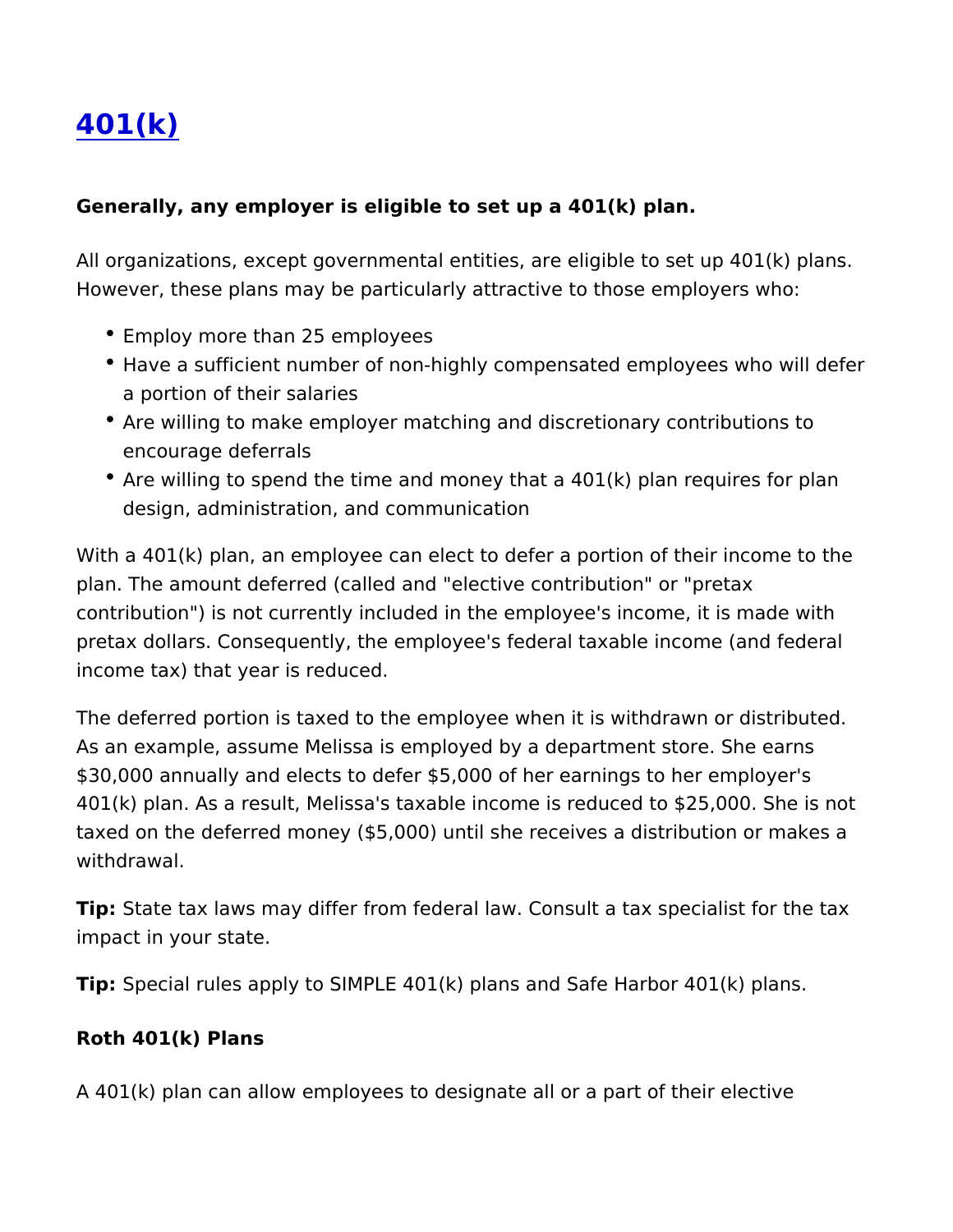deferrals as qualified Roth  $401(k)$  contributions. Roth  $401(k)$  cont on an after-tax basis, just like Roth IRA contributions. Unlike pre a 401(k) plan, there is no up-front tax benefit, but if certain cond employee's Roth contributions and earnings are entirely free from tax when distributed from the plan. Separate accounts must be es 401(k) plan (the "Roth accounts") to track each employee's Roth of any gains or losses on those contributions. The taxation of distributions Roth account is also determined separately from any other  $401(k)$ (Note: Employers do not have to allow Roth contributions to their

Employee contributions

Whether an employee elects to make pretax contributions or Roth contributions to the  $401(k)$  plan, careful attention must be paid to [deferral li](https://www.veritas-solutions.net/SecurityBenefit/api/materials/download.aspx?stocknumber=381024101)mits .

Employer contributions

To encourage employee participation, some employers offer to "m contributions under a specific formula. For example, you might de cents on every dollar contributed by employees up to a maximum employee's salary. As an employer, you also have the option of m discretionary contributions ("nonelective contributions") to the er accounts. These contributions are subject to specific tests to ens discriminate in favor of highly compensated employees.

Tip: Your employer contributions to the plan are always made on a That is, your employees are not taxed on these contributions unti distributed from the plan. This is true even if you choose to matc contributions.

If you would like to discuss your plan options, contact your finane professional or Security Benefit at 800.747.5164 option 3.

## Related Products

[SecurePoint Retirement](https://www.sbcorpstg.securitybenefit.com/employers/product/securepoint-retirement-program) Program